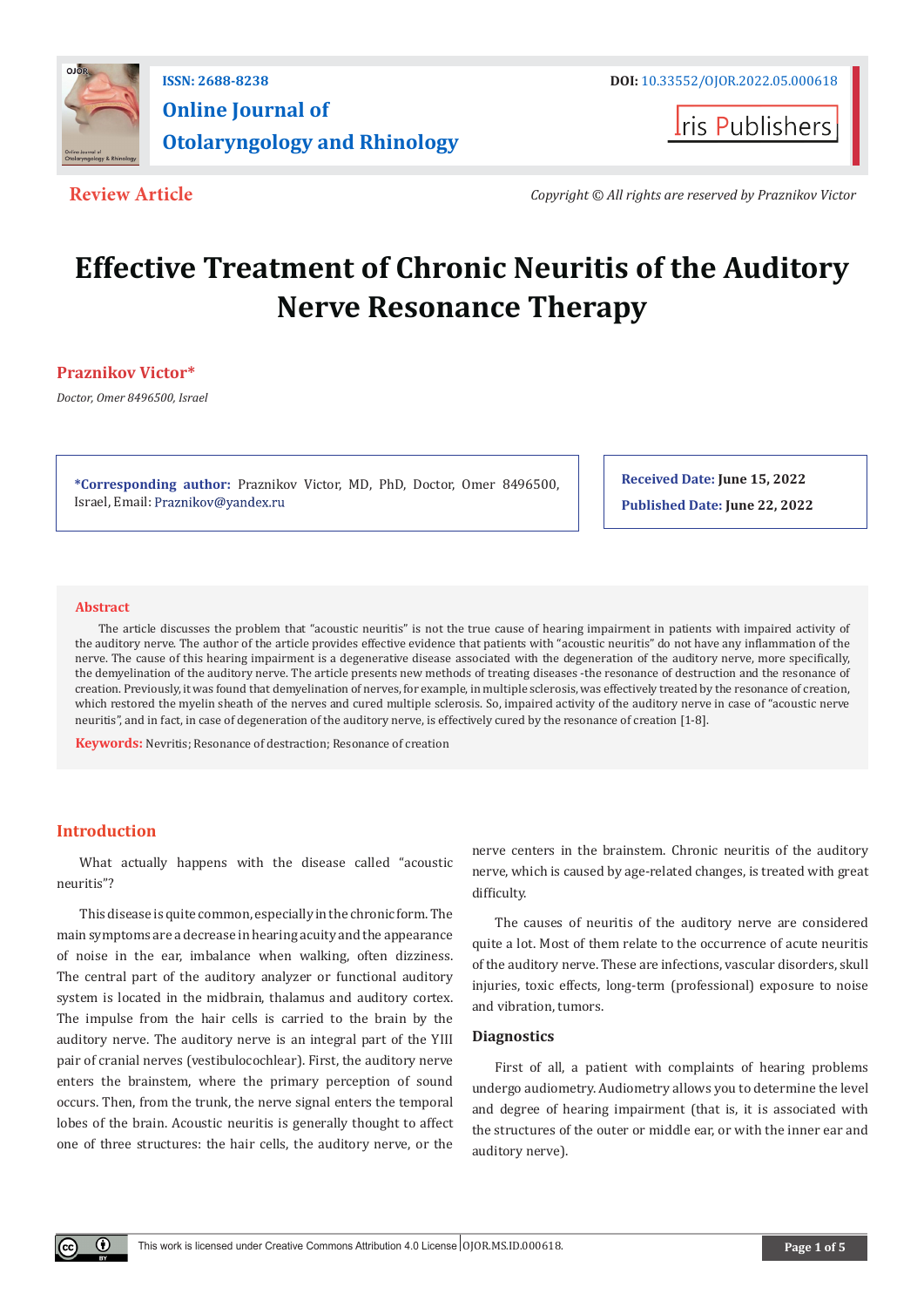## **Treatment**

In acute and subacute cases, treatment is aimed at restoring hearing almost completely. If the culprit is a viral infection, then antiviral drugs are prescribed. With a bacterial process, antibiotics are indicated. In case of poisoning with a toxic substance, detoxification therapy is carried out. Drugs that improve blood flow and nerve nutrition are used.

In chronic neuritis of the auditory nerve, the question of hearing aid is raised before the doctor.

Thus, chronic neuritis of the auditory nerve is a disease that can make a person disabled, depriving him of one of the most important sense organs.

So what exactly is chronic neuritis of the auditory nerve?

Inflammation? Very doubtful. Especially because conventional treatments for chronic neuritis of the auditory nerve do not include anti-inflammatory treatments. Antihypertensive drugs are used, drugs that lower the level of cholesterol in the blood, reduce blood clotting, improve blood flow in the vessels of the brain, vitamins and biologically active substances, physiotherapy, spa treatment.

The prognosis for such treatment of chronic forms is usually unfavorable.

If anti-inflammatory drugs are not used in the conventional treatment of acoustic neuritis, it becomes clear that in reality there is no inflammatory process at all in this form of the disease, and, therefore, it is absolutely incorrect to call this disease acoustic neuritis. And what processes occur in such a disease?

# **Resonance diagnostics and therapy**

The article discusses two forms of resonance in medicine. The first form is the destruction resonance. It is well known and we have used it to destroy tumors or infection diseases. The second form of resonance is the resonance of creation. It leads to the restoration of degenerated or destroyed organs. We have used the resonance of creation to repair organs.

In our previous works 1.Praznikov V. "Resonant Medicine"- "International Journal of Medical Science and Clinical Invention". 9 (4), p. 5962-5973, 2022 [1]. 2. Praznikov V. «Resonance Medicine as a Method of Augmentation Life Expectance». -Internation Journal of Gerontology and Geriatric Research. -SCIRES Literature. WWW. scireslit.com ISSN: 2688-8548, p.1-4. 2022 [2]. 3. Praznikov V. «Effective prevention and effective treatment oncological diseases with methods resonance destruction and resonance of creation». Journal of cancer Prevention and Current Research. V.13, Issue 2-2022 [3] and in monographs [4-8] considered two options for using resonance in medicine-the resonance of destruction and the resonance of creation. Resonance has been used for many years in the treatment of various diseases [1-8]. In this paper, we will consider the possibilities of effective treatment of diseases using the methods

resonance of creation. In the diagnosis and treatment of resonance therapy, the so-called "nosodes" are used-wave copies of various diseases, including oncological ones, and "organоpreparations" wave copies of normally functioning organs. A feature of the use of nosodes and organopreparations in our work was that we used not only low potencies of nosodes and organоpreparations, but also high ones [1-8] while in previous works we used only low potencies of nosodes and organopreparations [1-8].

# **Questions of diagnosis and treatment of diseases are preceded by a summary of what is called "resonance".**

Resonance was discovered by Galeleo Galelei in 1604 [9]. The resonance can be most clearly described as follows. A platoon of soldiers approaches the wooden bridge and the officer gives the command to go out of step because if a platoon of soldiers crosses the wooden bridge in step, the bridge can collapse from resonance. The vibrations of the bridge will coincide with the vibrations of the marching soldiers, a resonance will arise, from which the bridge will collapse.

In this review, the role of the bridge is "played" by the disease, and the role of the marching soldiers is "performed" by the therapeutic effect. The soldier commander did not want the bridge to collapse due to the possible resonance. The physician, by contrast, absolutely needs resonance to destroy the disease.

 Resonant methods for the study of matter have found wide application in physics, chemistry, biology, and medicine. For example, Nuclear Magnetic Resonance (NMR).

At the end of the  $20<sup>th</sup>$  century, the method of magnetic resonance imaging (MRI) was developed on the basis of NMR. It is used to obtain images of the human brain, heart, and organs of the digestive tract. For the development of MRI in 2003, the American biophysicist Paul Lauterbur and his English colleague Peter Monsfield were awarded the Nobel Prize in Physiology or Medicine.

In 1975, the German physician Frank Morell came to a completely logical conclusion that if a disease of the organs of the human body is inevitably accompanied by disturbances in their frequency rhythm, then the essence of treatment should be to suppress the emerging "unhealthy" vibrations and restore normal ones.

 The vegetative resonance test -VRT, originally proposed in 1991 by the German scientist G. Schimmel [10], allows one point to be examined. Testing only one biologically active point with it makes it possible to assess the state of not only all organs and systems, but also their interconnection.

A computer-based device for resonance therapy was created, which included both diagnostic and therapeutic parts. In a modern device for resonance therapy there is a large selector with diagnostic (they are also therapeutic) markers, information copies of diseases, which are called "nosodes" when it comes to a disease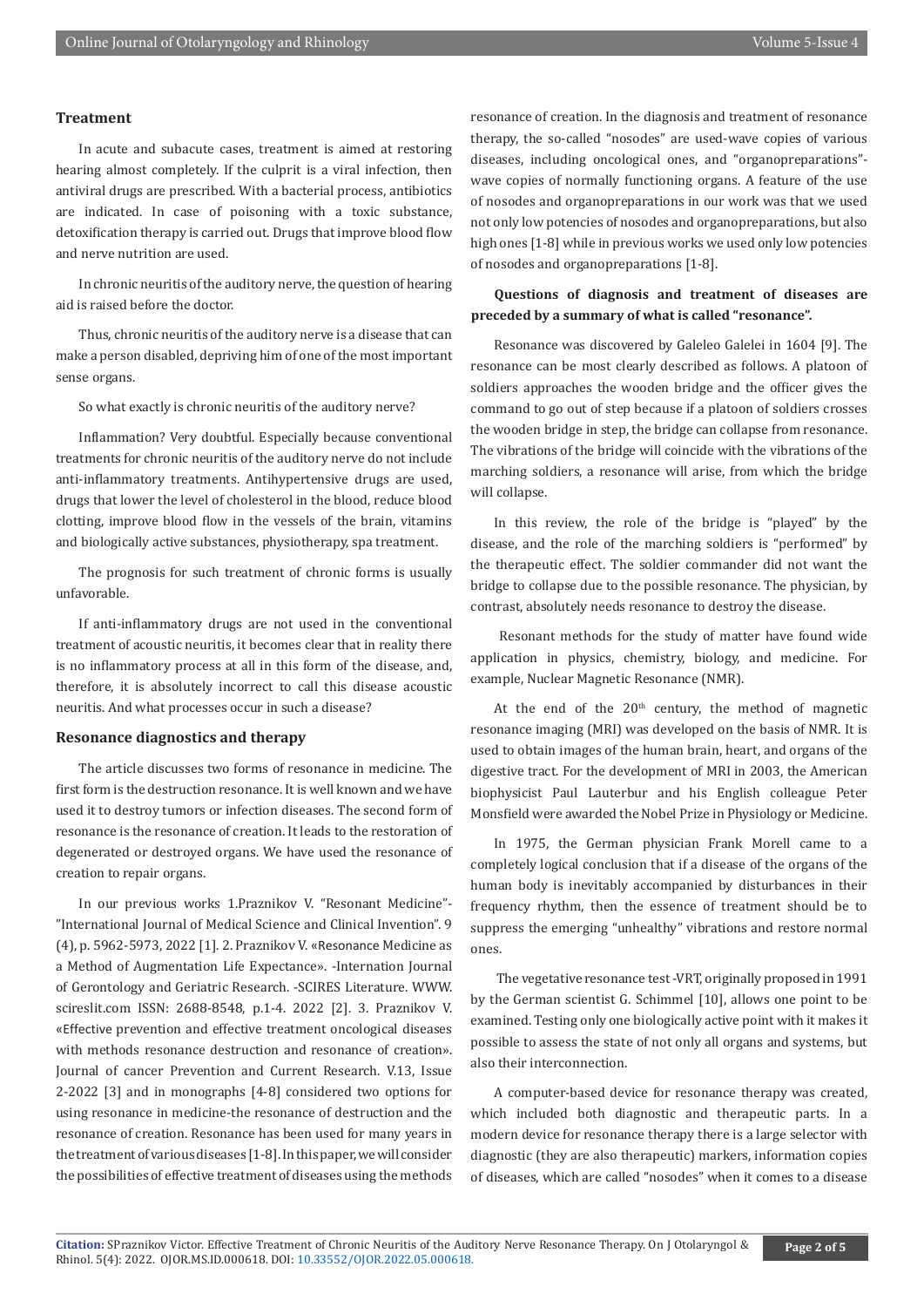and "organopreparations" - information copies of healthy organs when a doctor deals with normal , not pathological organs or their parts. "Nosodes" are necessary for the identification and treatment of diseases and "organ products" for testing perfectly healthy organs or their parts. Nosodes are electronic markers about a disease and "organopreparations" information markers about a healthy organ or its part, recorded on a certain medium.

Each test drug has a wave effect on the patient. It is necessary to restore the spectral (frequency) harmony of the patient.

Waves associated with moving particles have nothing to do with the propagation of any electromagnetic field, i.e., to electromagnetic waves. In the physics of electromagnetic, acoustic and other waves, there is no analogue of waves associated with moving particles of matter All cells, organs and organ systems have wave characteristics, which are a manifestation of the material world, and they can be controlled by a device for resonance therapy.

# **Resonance of destruction. Diagnostics using fracture resonance**

In the activity of a doctor using resonance therapy, a similar process takes place using modern technologies. Diagnostics is performed first. For this, the nosode of the alleged disease is displayed on the computer screen connected to the device for resonance therapy, and it is tested in the patient. If the nosode is "not tested", then there is no resonance and the arrow on the computer screen does not fall down in the middle of the screen. Therefore, the patient does not have the disease that is displayed by the nosode. In the same case, if the nosode is tested, a resonance arises between the patient and the test drug - the arrow on the computer screen falls and indicates that the patient has the disease, the name of which is the nosode. This is a diagnostic resonance, but not a curative one. This is how resonance diagnostics are carried out in resonance therapy.

#### **Healing using destruction resonance**

To treat the identified disease, the doctor must destroy either the tumor or the infectious process with the help of resonance, and for this it is necessary to potentiate the nosode identified in the patient, i.e., find the potency of the nosode that will resonate with the pathological process in the patient and destroy the disease, in other words, a therapeutic resonance is needed. To do this, find that potency of the nosode (usually high), which leads to the fact that when testing this nosode in a patient, the arrow stops falling. Such a potency of the nosode leads to a resonant destruction of the structures of the disease. In other words, the informational content of the nosode in a certain potency is used for the resonant destruction of the structure of the disease, namely the treatment of the found disease. The doctor writes down the informational content of the potentiated nosode on the sugar crumbs and the

patient takes this sugar crumbs and is thus treated, i.e., there is a resonant destruction of the structure of the disease.

The use of resonance therapy for the treatment of various diseases only of extremely low potencies, as in classical homeopathy, did not allow and does not allow to effectively treat many diseases, including oncological diseases, many infectious diseases, etc. In other words, for many years there has been a crisis in resonance therapy, and thus, in general, in resonance medicine [11]. This can be seen in the materials of the annual scientific conferences on resonance therapy.

When it is said that drugs are used in works that exceed the LM potency of drugs, they mean those potencies that are prepared electronically [1-8].

Since 2016, materials have been published on the use of high potency drugs for treatment [1-8]. It was found that drugs of high and ultra-high potency do not cause any side effects, including toxic effects on sick and healthy people. However, high potency drugs have proven to be extremely effective in the treatment of severe and extremely serious diseases such as cancer, infectious diseases, including HIV, stones and cysts in organs [1-8]. In particular, metastatic forms of oncology are effectively treated. It has been established that all those forms of oncological diseases that are in the selector of the device for resonance therapy are effectively treated with drugs of high and ultra-high potencies.

Treatment of patients with nosode preparations exceeding the LM potency (hereinafter - in the F-potency) was not an end in itself. This method was found in Leche.

#### **Resonance of creation**

Since 2016, materials have been published on the use of the second direction of therapeutic resonance - "resonance of creation" [1-8]. Resonance can not only destroy, for example, diseases, but also create lost biological structures. This made it possible to treat degenerative diseases.

 Resonance can be not only a "resonance of destruction", but also a "resonance of creation". This is obviously due to the fact that it is not easy to imagine how the coincidence of frequencies leads to a response that is not destructive, but constructive. In this review, we have presented illustrations of how resonance can be not only destructive, but also constructive, in particular for the treatment of degenerative diseases.

In the treatment with the help of the resonance of destruction, nosodes of diseases were used, from which preparations in the F potency were prepared. This principle has not been effective in the treatment of degenerative diseases. The creation and formation of the principle of "resonance of creation" became possible only as a result of the fact that not nosodes, but oranoproducts exceeding the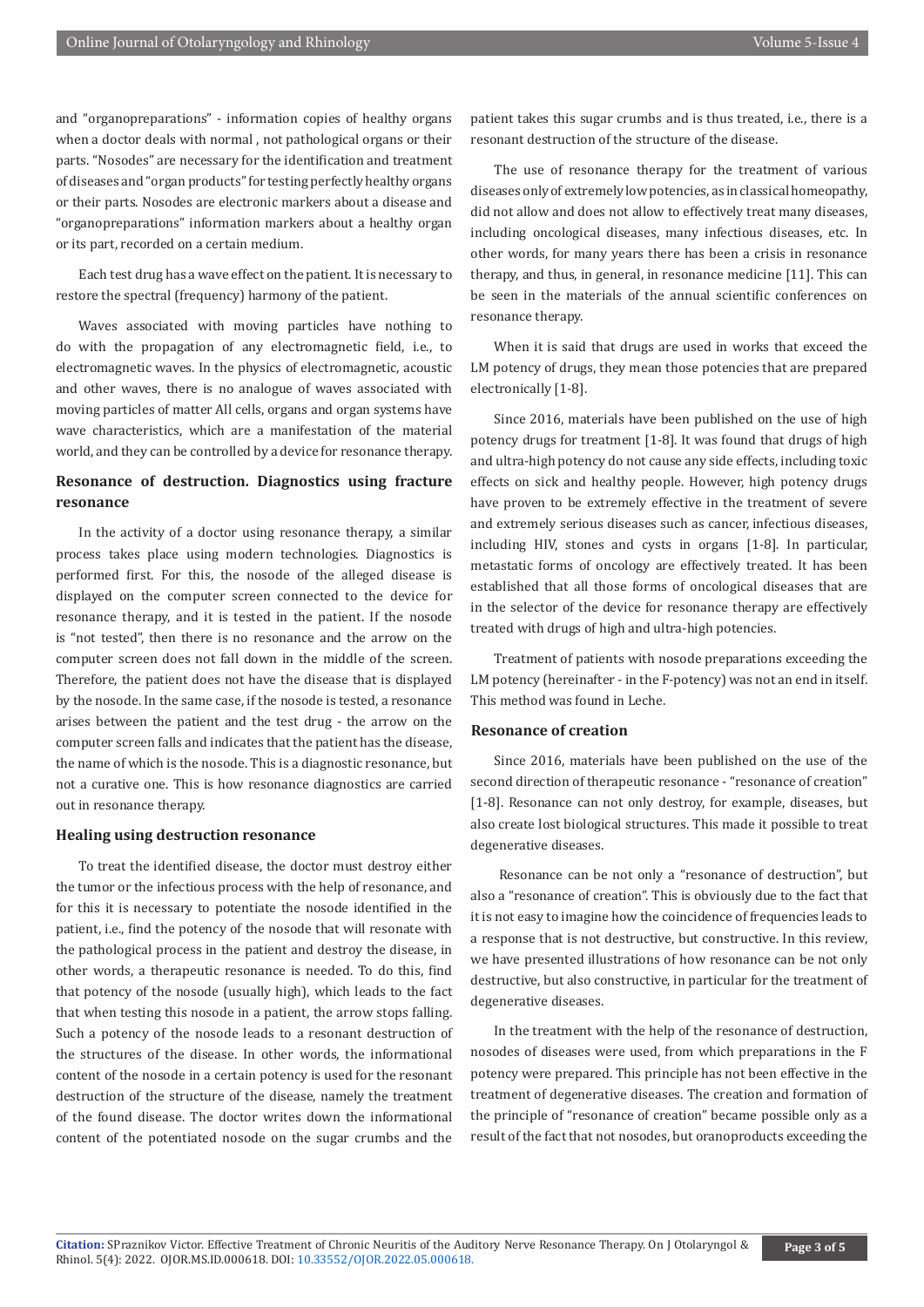LM potency were used for treatment. Without organopreparations in the F potency, it is impossible to imagine the use of this principle.

This review presents material related to the treatment of degenerative diseases. This means that treatment is nothing more than the process of restoring organs or organ systems that have undergone changes as a result of diseases or as a result of an aging degenerative process.

Degenerative diseases can also be congenital. It is clear that a significant part of congenital diseases is a consequence of the underdevelopment of an organ or organ system.

In practice, most often after an illness, for example, inflammation or as a result of the senile process, the level of health of the organ falls down to its destruction. Such an organ requires restoration (rehabilitation). The resonance of creation makes it possible to restore an organ or part of it.

Organopreparations are wave preparations (wave copies) of healthy organs or parts of them. Nosodes are wave drugs of the disease.

In the selectors of hardware and software complexes for resonance therapy, there are various organopreparations. For the restoration, rehabilitation of organs, we used organopreparations in the F potency. They were done in the same way as the F potency nosodes.

# **Diagnostics of the degenerative process by the method. vegetative resonance test**

When a patient is tested for a destroyed organ by a tumor, degenerative processes or inflammation, it is no longer tested as normal. In other words, it is tested as problematic. those. on the computer screen, an arrow falls in the middle of the screen, which indicates that the organopreparation has been found correctly. There is a resonance between the organopreparation and the patient. This is a diagnostic resonance, but not a curative one.

# **Treatment of the degenerative process using the resonance method creation**

We find the potency of the organopreparation that leads to resonance with the affected organ, namely, the termination of testing this organ or organ section as problematic. In this case, the arrow stops falling on the computer screen. It is a therapeutic resonance, but not diagnostic. The doctor prepares preparations of healthy organs in the F potency for the patient, writes them down on the sugar crumbs, which the patient takes.

Examination of patients by the method of Vegetative-resonance test showed that in chronic forms of neuritis of the auditory nerve, no causative factors are diagnosed that could cause an inflammatory process -viruses, microbes, fungi, etc. The above confirms the incorrect identification of this disease as inflammatory.

There is no nosode "Acoustic neuritis" in the selector of our device. That is why direct diagnosis of this disease is not possible. The selector does not contain any analogues of the nosodes of this disease. At the same time, we understand that "neuritis", i.e. There is no chronic inflammatory disease. That is why, when diagnosing this disease, we focused not on nosodes, but on organ preparations. In patients with a long history of this disease, the organ preparation "auditory nerve" or "equilibrium auditory nerve" is tested. The central structures of the auditory analyzer - the thalamus and the auditory cortex are not tested in all patients with "acoustic neuritis". There is no organ preparation "hair cells" in the device selector.

Diagnostics showed that in all cases of this disease, the nosode "Multiple sclerosis" and the organ preparation "Myelin sheath of nerves" are tested. It means that this nosode and organ preparation is tested "not in general, in the whole organism", namely in the auditory nerve and in the structures of the auditory analyzer, more precisely in the structures of the functional hearing system. (midbrain, thalamus and cerebral cortex). Such a possibility of targeted diagnostics exists. In other words, we are dealing not with an inflammatory, but with a degenerative disease associated with the destruction of the myelin sheath of the auditory nerve, as well as with the degeneration of the axial cylinder of the auditory nerves in the structures of the auditory analyzer. In this case, not a common manifestation of demyelination and degeneration of nerves throughout the nervous system of the body is presented, but only locally - in the auditory analyzer.

Thus, we justifiably believe that the presented disease should be given a name that is completely adequate to the nature of this disease - "Degeneration of the auditory analyzer".

That is why, in order to treat this nasological unit, taking into account the pathogenesis we have identified, it is necessary to carry out therapy both by the method of destructive and creative resonance, including the treatment of the autoimmune process. In other words, it is necessary to select the nosode "Multiple sclerosis" in high potencies and the organ preparation "myelin sheath of the nerve"-also in high potency. Of course, the "recipe" for treatment included the organ preparation "auditory nerve" or "equilibrium auditory nerve" in high potency. The drugs in high potencies identified for each patient were recorded on sugar grains, which became a medicine for patients and which they took during the course of treatment. In the course of our treatment of patients, they reported an improvement in hearing, and audiometry confirmed the above reports -the "collapse of frequencies" on audiograms decreased. No less important is the fact that the noise in the head or in the ears disappeared in patients, dizziness and unsteady gait stopped. The duration of treatment varied from 1 to 3-4 months. The above indicates the prospects of our method for both diagnosis and treatment.